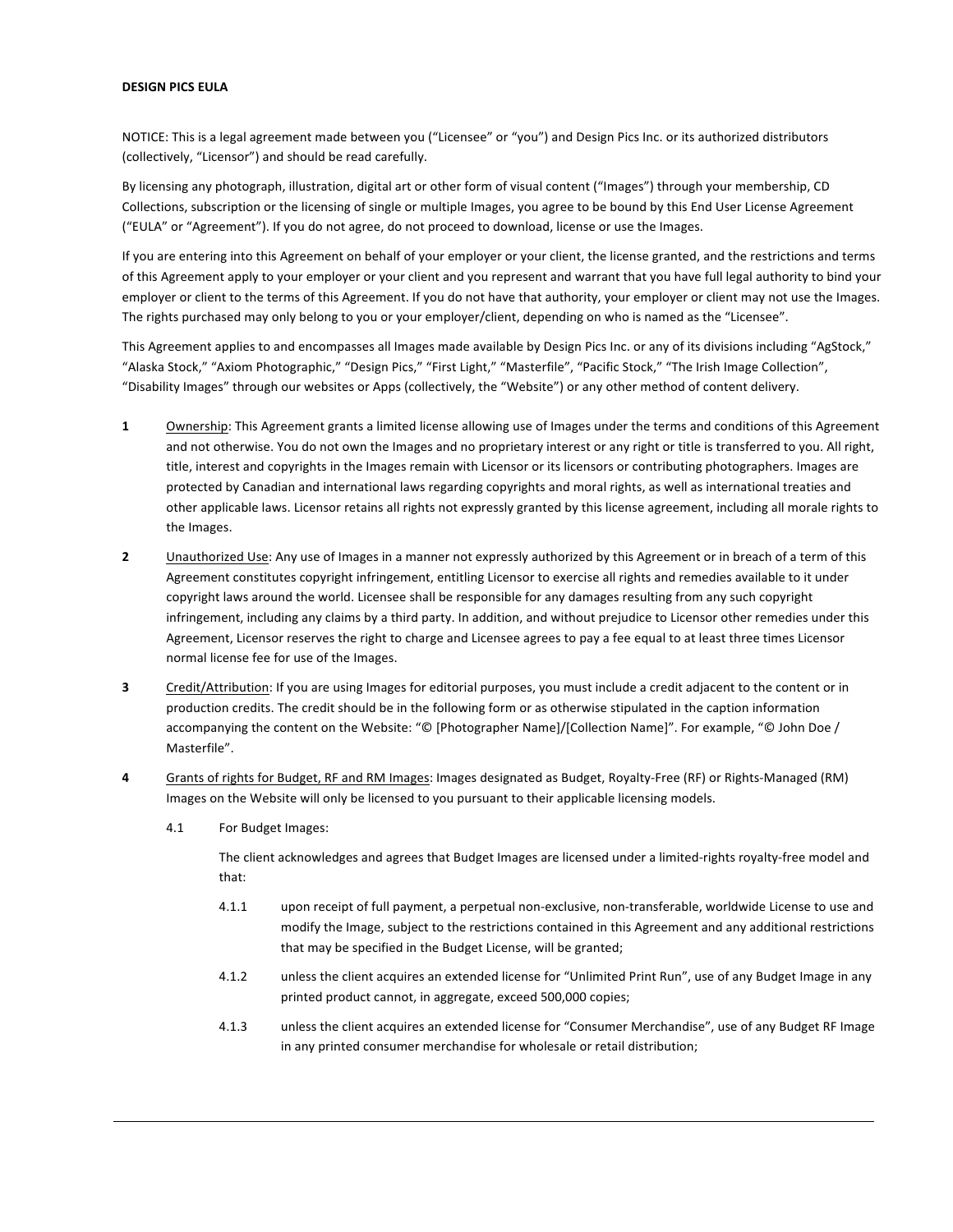- 4.1.4 unless the client acquires an extended license for "Unlimited Seat License", any Budget RF Image cannot be stored on more than one computer or accessible to any other person across except as may be required by your subcontractors for preparation of your Licensed Work, provided that such subcontractors agree to abide by this Agreement;
- 4.1.5 unless the client acquires an extended license for "Electronic Template", any Budget Image cannot be resold or distributed as part of an electronic template, such as an e-greeting card, presentation software template, or software deployment package; and
- 4.1.6 certain Budget Images might be made available by Licensor through a subscription service where the subscription holder is entitled to a certain number of images per month depending on the subscription package purchased; and
- 4.1.7 the terms of this Agreement apply to all subscriptions and any Images licensed through the subscription; and
- 4.1.8 the Licensor reserves the right to discontinue its subscription service at any time without notice and is only obligated to refund or credit any fees for any unused part of a subscription if the subscription service is discontinued.
- 4.2 For Royalty-Free (RF) Images:

The client acknowledges and agrees that RF Images, subject to the payment of the applicable licensing fee:

- 4.2.1 are licensed for worldwide, unlimited, perpetual use, and pricing is generally based on the file size;
- 4.2.2 are subject to license fees are paid once and the client does not need to pay additional royalties if the Image is reused;
- 4.2.3 are subject to licenses that are limited, revocable, non-transferable which grant a non-exclusive right to copy, modify and use the Image(s) an unlimited number of times in personal, professional, internal, editorial, and client projects, in any and all media, subject to the restrictions set forth in this Agreement;
- 4.2.4 do not, in general, have exclusive licensing rights available;
- 4.2.5 may not be used in the production, distribution and/or sale of printed templates, website templates, or similar products (including but not limited to turn-key websites, pre-formatted emails or newsletters, or blog or CMS themes) which contain all or a portion of one or more Images, unless you obtain prior written consent from Licensor;
- 4.2.6 may be used on a server, image library or network configuration to be viewed by Licensee provided that the RF Images can be accessed by no more than 10 persons (including employees or agents of Licensee); and
- 4.2.7 require the purchase of a separate seat license for each additional individual user over the 10 persons allowed under the standard Agreement..
- 4.3 For Rights-Managed (RM) Images:

The client acknowledges and agrees that RM Images, subject to the payment of the applicable licensing and pursuant to the terms of this Agreement, are licensed for:

- 4.3.1 specific types of use; are generally priced based on factors such as size, placement, duration of use, and geographic distribution;
- 4.3.2 are subject to licenses that grant a limited, revocable, non-transferrable and non-exclusive rights limited to the specific use, medium, period of time, print run, placement, size of content and territory selected, and any other restrictions that accompany the Images on the Website (or any other method of content delivery) or in an invoice; and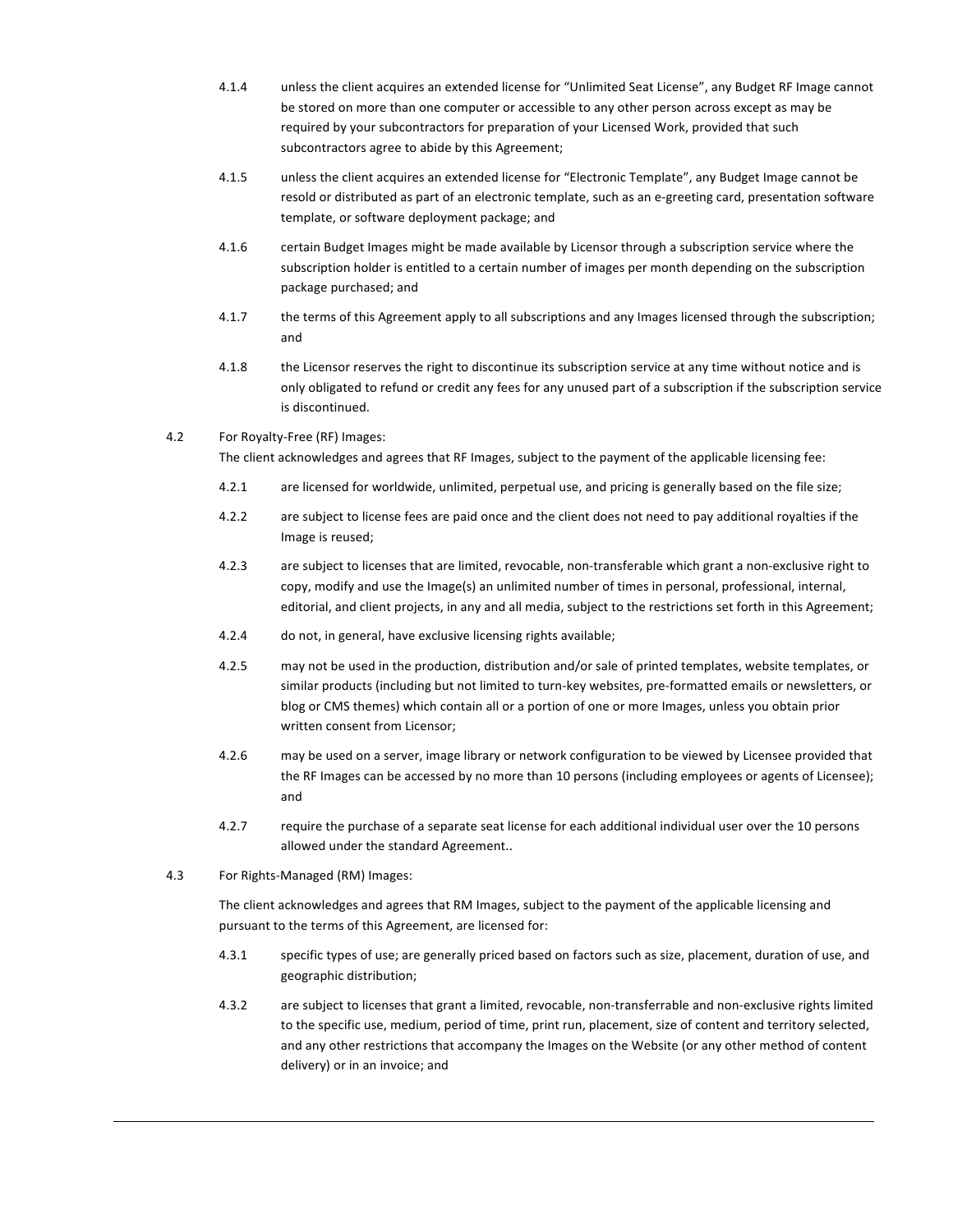- 4.3.3 that Design Pics must be contacted in writing for any exclusive licensing rights for RM Images can be obtained if they have not already been included as stated in the License.
- 4.4 If you are unsure of your usage rights under this agreement, or if you wish to use an Image(s) in a manner not specified or permitted under this Agreement, please contact Licensor by email: clearances@designpics.com.
- **5** Restrictions: Unless otherwise agreed upon in writing by the parties, for all licenses (Budget, RF and RM), the Client acknowledges and agrees that they will not do any of the following:
	- 5.1 use or incorporate Images in whole or in part in any way as to form part of a logo, trademark, or service mark;
	- 5.2 use Images in connection with "on demand" product creation (e.g., products in which a licensed Image is selected by a third party for customization of such product on a made-to-order basis), including, without limitation, postcards, mugs, t-shirts, calendars, posters, screensavers, wallpapers on mobile telephones, or similar items (this includes the sale of products through sites such as zazzle.com and cafepress.com);
	- 5.3 copy Images in whole or in part for any purpose other than for use by you as non-exclusive licensee, and may not be copied for re-sale, other than for inclusion in work generated by you;
	- 5.4 sell or distribute Images in any way that allows the Images to be extracted, accessed, or downloaded as a standalone file;
	- 5.5 sell, sublicense, assign, convey, share, or transfer any Images, in whole or in part, or rights thereto to any person or entity except as expressly permitted under this Agreement; or
	- 5.6 use, reproduce, distribute, or display the Images in a way that is considered by Design Pics or under applicable law, to be considered pornographic, obscene, infringing, or defamatory in nature or that would be reasonably likely to bring any person or property reflected in the Images into disrepute;
	- 5.7 use Images in association with any discriminatory content, whether with respect to age, gender, racial or ethnic origin, sexual orientation, marital status, physical or mental handicap, or similar matters, or content constituting hate literature;
	- 5.8 use Images (including any caption information, keywords or other metadata associated with content) for any machine learning and/or artificial intelligence purposes, or for any technologies designed or intended for the identification of natural persons unless you obtain our prior written consent;
	- 5.9 use the caption information, keywords, accompanying text, or other metadata associated with any Image separate and apart from the Image itself, or allow any third parties to access or use any such information associated with the Images, unless you obtain our prior written consent;
	- 5.10 deliver, transfer or export Images, in whole or in part, into any country where so doing would be illegal, or used in any manner prohibited by applicable laws, restrictions or regulations; or
	- 5.11 use Image, in whole or in part, in a manner not expressly permitted in this Agreement or as stated in the License.
- **6** Replacing Images and Content Withdrawal: Licensor reserves the right to revoke the license to use a specific Image for good cause and elect to replace the Image with an alternative Image determined in our reasonable discretion free of charge, subject to the terms of this Agreement. In the unlikely event that this should occur, upon notice of the revocation of a license for a particular Image, Licensee shall immediately cease using such Image and shall ensure that its clients and/or employers do likewise. Licensor may discontinue licensing any Image at any time in its sole discretion.
- **7** Model Releases: Model releases exist for Images containing recognizable people if it is indicated that a model release is available for the Image on the Website. Licensee shall be solely responsible for determining whether a release is sufficient for the proposed use or is required in connection with any proposed use of such Image(s) and the release may not include all of the recognizable people portrayed in the Image. Licensee acknowledges that some jurisdictions provide legal protection against a person's Image, likeness or property being used for commercial purposes without their consent. Licensor uses commercially reasonable efforts to identify whether there is a model release in the caption for each Image, but cannot be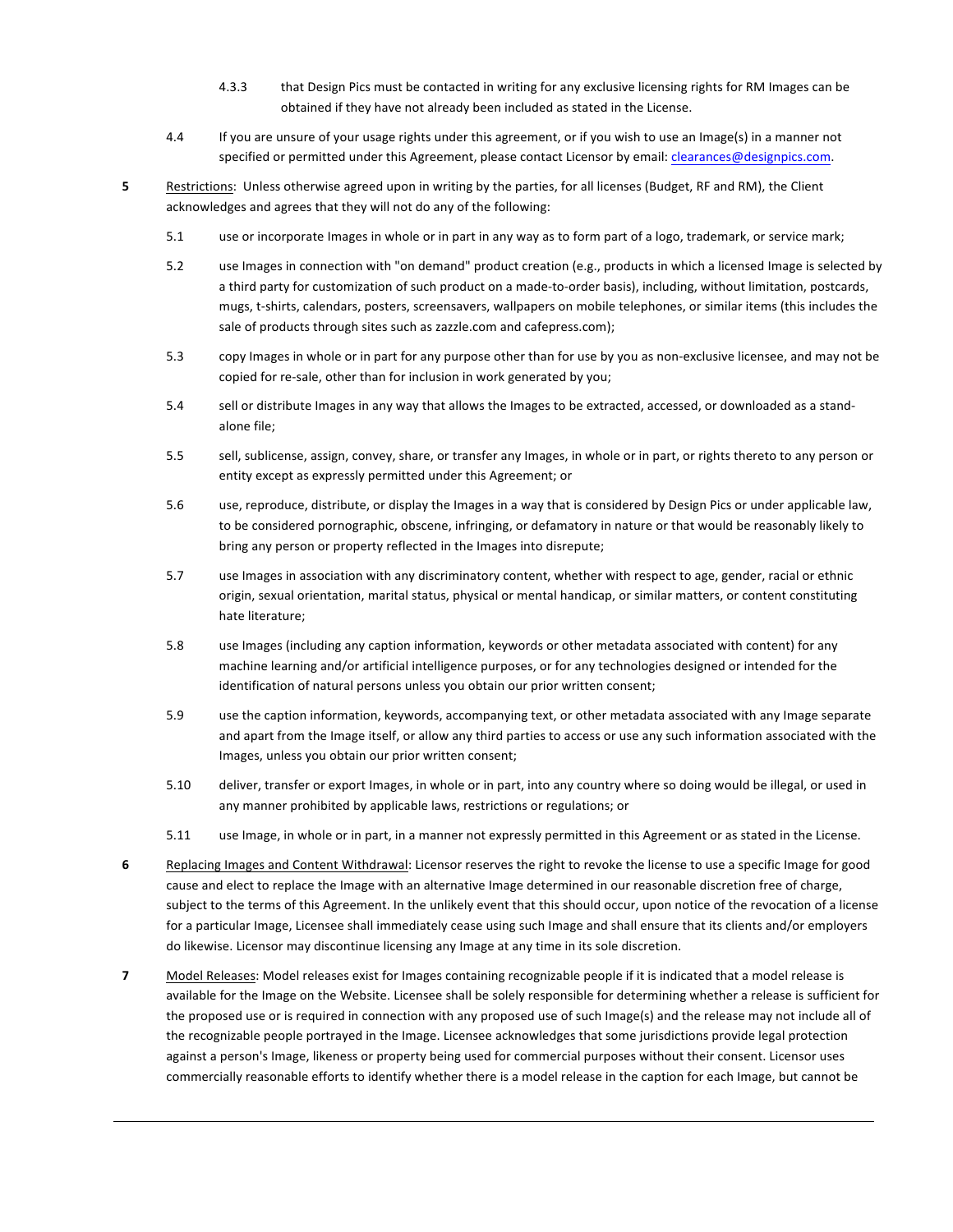held responsible for erroneous or incomplete caption information that is obtained from our suppliers. Licensor will provide a copy(s) of existing model releases upon request, however, names & contact information will be removed to protect the privacy of the model(s).

- 8 Sensitive Uses and Endorsements: Even if a model release exists, you may not use, or permit others to use, Images in connection with a subject that would be unflattering, embarrassing or controversial to a reasonable person (for example, sexually transmitted diseases or endorsements of political or religious views) without obtaining prior written consent from Licensor and including a disclaimer indicating that "any person depicted in the Image is a model and the Image is being used for illustrative purposes only." The same disclaimer must be included if any Image featuring a model is used in a manner that would lead a reasonable person to believe that the model personally uses or endorses a product or service.
	- 8.1 In the event that it is possible, for any reason, that, with respect to any works containing Images, that a use of the Image and the model(s) appearing therein may fall under the above noted conditions, please contact sales@designpics.com
- **9** Property Releases and Other Releases: Property releases exist for Images containing recognizable properties if it is indicated that a property release is available for the Image on the Website. Licensee shall be solely responsible for determining whether a release is sufficient for the proposed use or is required in connection with any proposed use of such Image(s) and the release may not include all of the recognizable property portrayed in the Image. Licensor uses commercially reasonable efforts to identify whether there is a property release in the caption for each Image, but cannot be held responsible for erroneous or incomplete caption information that is obtained from our suppliers. Licensor grants no rights and makes no warranties with regard to the use of names, trademarks, trade dress, registered, or unregistered or copyrighted designs or works of art or architecture depicted in any Image, and Licensee must satisfy itself that all the necessary rights or consents regarding any of the above, as may be required for reproduction, have been obtained.
- **10** User Accounts: You are responsible for tracking all activity for each user account, and you agree to: (a) maintain the security of all passwords and usernames; (b) notify Licensor immediately of any unauthorized use or other breach of security; and (c) accept all responsibility for activity that occurs under each user account. We reserve the right to monitor downloads and user activity to ensure compliance with the terms of this Agreement. If Licensor determines that you are in breach of this or any other term of this Agreement, we may suspend access to your account and seek further legal remedies.
- **11** Payments: Your use of the images is predicated on the prompt payment in full for the use of the Images. Should you use an Image and not make full payment in a timely manner, you are committing copyright infringement. In such a case, Licensor reserves the right, in its sole discretion, to revoke your license if payment is not made in full, and may use all legal means to collect damages. Unless you pay immediately by credit card, all invoices are payable net thirty (30) days or previous to your use of the Images, whichever comes first. If you fail to pay an invoice in full within the time specified, Licensor may add a service charge of 3% per month, or such lesser amount as permitted by law, on any unpaid balance until payment is received.
- **12** Refunds/Cancellation. All requests for refunds/cancellations must be made in writing. Provided that the request is made within 30 days and the licensed Image has not been used, Licensor may cancel the relevant order and issue a credit or full refund to your account or credit card. No credits or refunds are available for cancellation requests received more than 30 days from your receipt of the Image, or for research, lab, service or subscription fees, all of which are non-refundable. In the event of cancellation, your rights to use the Images terminate, and you must delete or destroy any copies of the Images.
- **13** Termination: Licensor may terminate this Agreement at any time if you do not comply with the terms and conditions of this Agreement, in which case you will have no further permission, license or right to possess or use the Images and you must remove all copies of Images from media in which they are contained, including, without limitation, all social media uses, and no printed copies of the Images will be permitted for publication or distribution. You must further remove all digital copies of such Images from all hard drives or digital storage devices and destroy all digital copies contained on any removable hard drives, CDs, DVDs or any other media on which the Images can be found.
- 14 Licensor Representations and Warranties: Licensor makes the following representations and warranties to you:
	- 14.1 Licensor has all necessary rights and permissions from any artist, copyright holder or licensor of any Image to enter into this Agreement;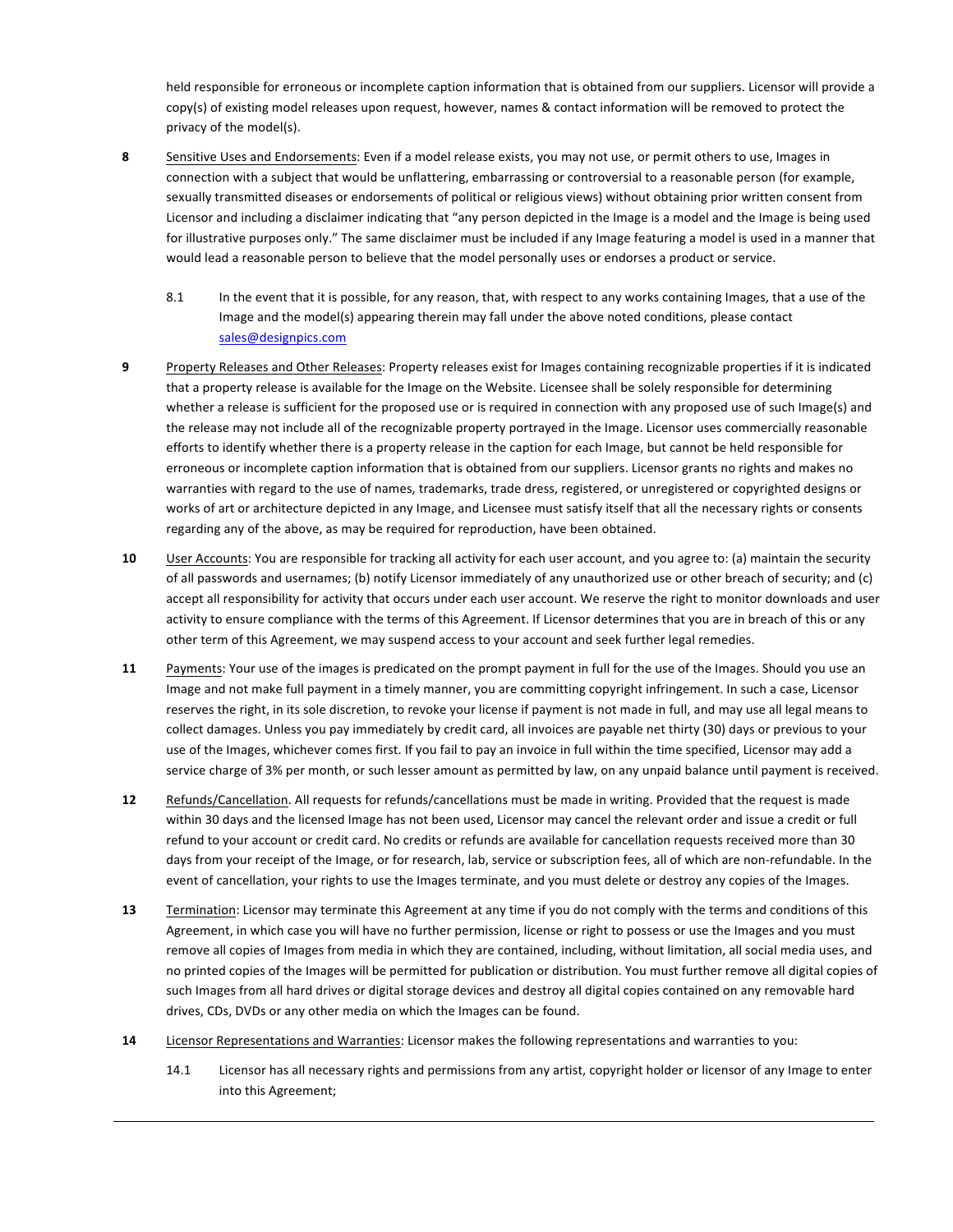- 14.2 your use of any Image in accordance with this Agreement will not infringe on any copyright or moral rights of the copyright owner or creator of the Image;
- 14.3 if a Model Release is provided by Licensor for any Image, your use of such Image in accordance with this Agreement will not infringe on any privacy or publicity right with respect to the illustrated Model(s); and
- 14.4 if a Property Release is provided by LICENSOR for any Image, your use of such Image in accordance with this Agreement will not infringe on any property right with respect to the illustrated property.
- 14.5 Limited Warranty: Licensor warrants the Images to be free from defects in material and workmanship for 90 days from delivery. Your sole and exclusive remedy for a breach of this warranty is the replacement of the Image or a refund of the pro-rated purchase price of that Image, at the option of Licensor. Licensor does not warrant the accuracy of any caption information or metadata provided with the Images.
- **15** EXCEPT AS EXPRESSLY PROVIDED IN THIS AGREEMENT, THE IMAGES ARE PROVIDED "AS IS" WITHOUT REPRESENTATION, WARRANY OR CONDITION OF ANY KIND, EITHER EXPRESS OR IMPLIED, INCLUDING, WITHOUT LIMIATION WARRANTIES OR CONDITION OF MERCHANTABLE QUALITY OR FITNESS FOR A PARTICULAR PURPOSE AND ANY WARRANTY OR CONDITION ARISING BY STATUTE OR OTHERWISE IN LAW OR FROM A COURSE OF DEALING OR USAGE OF TRADE.

WITHOUT DEROGATING FROM ANY OTHER LIMITATION OF LIABILITY CONTAINED IN THIS AGREEMENT, YOU AGREE THAT THE AGGREGATE OF ALL LIABILITY ON THE PART OF LICENSOR FOR BREACH OF ANY WARRANTY CONTAINED IN THIS AGREEMENT OR OF ANY OTHER PROVISION OF THIS AGREEMENT OR OF ANY AGREEMENT CONTEMPLATED BY THIS AGREEMENT OR ANY OTHER BREACH GIVING RISE TO LIABILITY, FOR ANY AND ALL CAUSES OF ACTION WHATSOEVER AND, REGARDLESS OF THE FORM OF ACTION (INCLUDING BREACH OF CONTRACT, STRICT LIABILITY OR TORT INCLUDING NEGLIGENCE OR ANY OTHER LEGAL OR EQUITABLE THEORY), SHALL BE LIMITED TO YOUR ACTUAL DIRECT PROVABLE DAMAGES IN AN AMOUNT NOT TO EXCEED THE FEES PAID BY YOU TO LICENSOR FOR THE USE OF ANY IMAGES PURSUANT TO THIS AGREEMENT.

YOU AGREE THAT, EVEN IF LICENSOR HAS BEEN ADVISED BY YOU OF THE POSSIBILITY OF SUCH DAMAGES, IN NO EVENT WILL LICENSOR BE LIABLE FOR DAMAGES IN THE NATURE OF PUNITIVE, EXEMPLARY, INDIRECT, SPECIAL OR CONSEQUENTIAL DAMAGES, INCLUDING WITHOUT LIMITATION, LOST BUSINESS REVENUE, LOST PROFITS, FAILURE TO REALIZE EXPECTED SAVINGS OR REVENUES, LOSS OF DATA, LOSS OF BUSINESS OPPORTUNITY, ECONOMIC LOSS, OR COST OF PROCUREMENT OF SUBSTITUTE GOODS OR SERVICES. SOME JURISDICTIONS DO NOT PERMIT THE EXCLUSION OR LIMITATION OF IMPLIED WARRANTIES OR LIABILITY.

THIS AGREEMENT DOES NOT CONSTITUTE A SALE OF GOODS AND IN ANY EVENT THE UNITED NATIONS CONVENTION ON CONTRACTS FOR THE SALE OF GOODS IS EXPRESSLY DISCLAIMED AND NOT APPLICABLE TO THIS AGREEMENT.

- **16** Indemnification
	- 16.1 Indemnification of Licensor by you: You agree to defend, indemnify, and hold harmless Licensor and its subsidiaries, affiliates, and Image suppliers, and each of their respective officers, directors, and employees from all damages, liabilities, and expenses (including reasonable legal costs including attorney fees) arising out of or in connection with (i) your use of any Image outside the scope of this Agreement; (ii) any breach or alleged breach by you (or anyone acting on your behalf) of any of the terms of this or any other agreement with Licensor; and (iii) your failure to obtain any required release for your use of Images.
	- 16.2 Indemnification of you by Licensor: Provided that you are not in breach of this or any other agreement with Licensor, and as your sole and exclusive remedy for any breach of the warranties set forth in this Agreement, Licensor shall defend, indemnify, and hold harmless you, your corporate parent, subsidiaries, and affiliates, and each of your respective officers, directors, and employees from all damages, liabilities, and expenses (including reasonable legal costs including attorney fees) arising out of or in connection with any breach or alleged breach by Licensor of its warranties set forth in this Agreement.
	- 16.3 The party seeking indemnification must promptly notify in writing the other party about the claim. The indemnifying party (the one covering the costs) has the right to assume the handling, settlement, or defence of any claim or litigation. The indemnified party (the one not covering the costs) has to cooperate in any way reasonably requested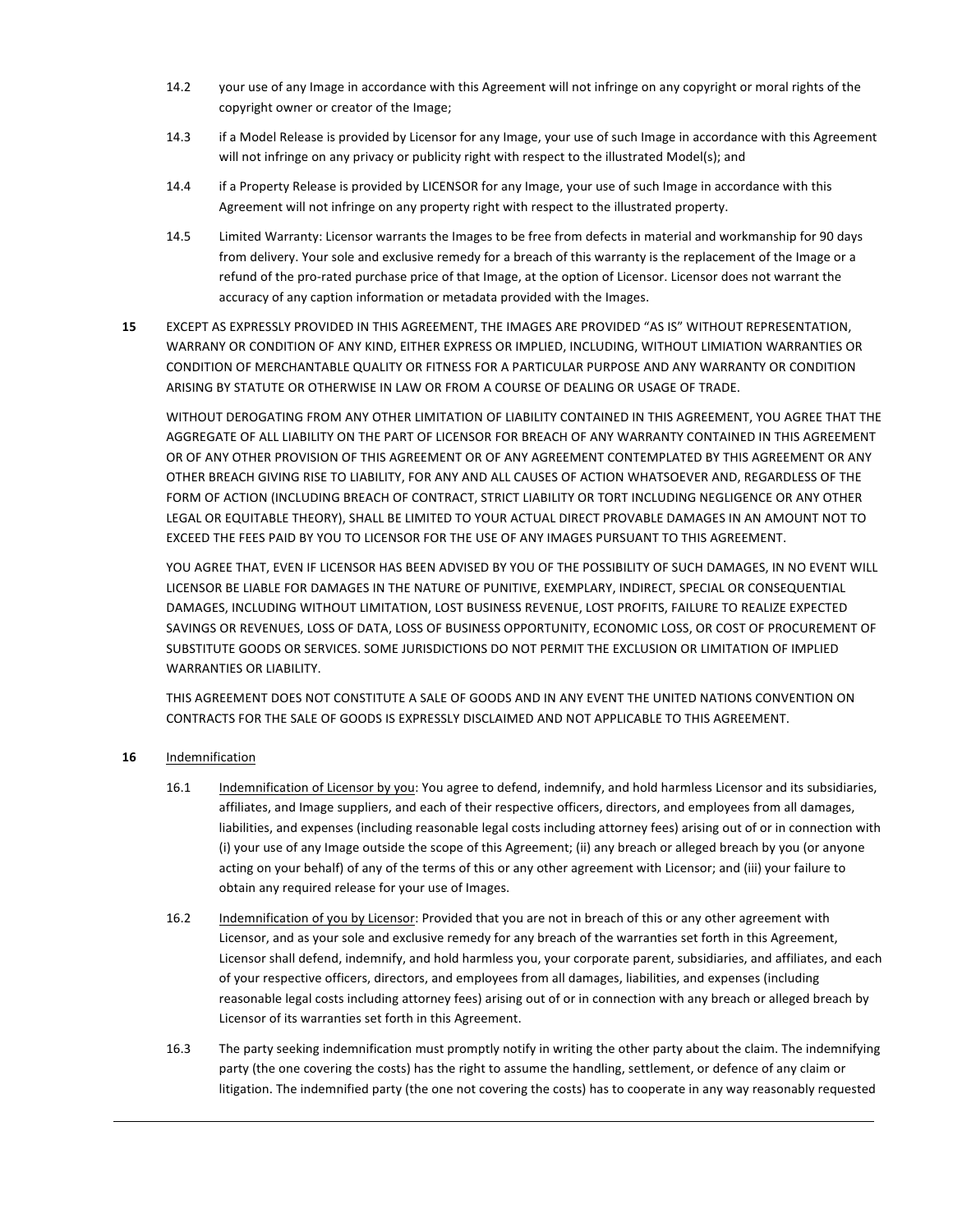by the indemnifying party. The indemnifying party will not be liable for legal costs including attorney fees and other costs incurred prior to the other party giving notice of the claim for which indemnity is sought.

- **17** Equitable Remedies and Injunctions: You agree and acknowledge that a breach of this Agreement by you will cause Licensor irreparable harm from which no adequate remedy exists at law, and for which damages will not be an adequate remedy, and that upon any such breach or threatened breach Licensor shall be entitled to injunctive relief without prejudice to any other right in law or equity and without the necessity of prior demand or proof of damage.
- **18** Governing Law and Venue: This Agreement will be governed by the laws in force in the Province of Alberta and the federal laws of Canada as applicable, without regard to conflicts of law principles. Subject to the rights of Licensor to make application for injunctive or other equitable relief in any court of competent jurisdiction, you hereby agree that the jurisdiction for enforcement of this Agreement and any disputes related to it shall be the Court of Queen's Bench, or its successor, at Edmonton, Alberta, Canada and you specifically submit to the exclusive jurisdiction of the said court.
- **19** Severability: If any part of this Agreement is found void and unenforceable, it will not affect the validity of the balance of the Agreement, which shall remain valid and enforceable according to its terms.
- **20** Privacy Policy: Licensor recognizes the importance of your right to privacy and the sensitivity of personal information. Our Privacy Policy, which is incorporated into this Agreement, outlines the personal information we collect, how we manage your personal information and how we safeguard your privacy.
- 21 Enurement: This Agreement shall enure to the benefit of the parties and their respective heirs, executors and permitted assigns.
- **22** Assignment: This Agreement is personal to you and you may not assign this Agreement without obtaining prior written consent from Licensor. Licensor may assign this Agreement, without notice or consent, to any corporate affiliate or to any successor in interest, provided that such entity agrees to be bound by these terms.
- **23** Entire Agreement: No terms of conditions of this Agreement may be added or deleted unless made in writing and accepted in writing by both parties or issued electronically by Licensor and accepted by you. In the event of any inconsistency between the terms of this Agreement and the terms contained on any purchase order sent by you, the terms of this Agreement will apply.

By proceeding with the purchase and or use of any Images from Licensor, you have fully agreed to the above terms and conditions as set out in this Agreement.

Copyright  $©$  2021, Design Pics Inc. All rights reserved.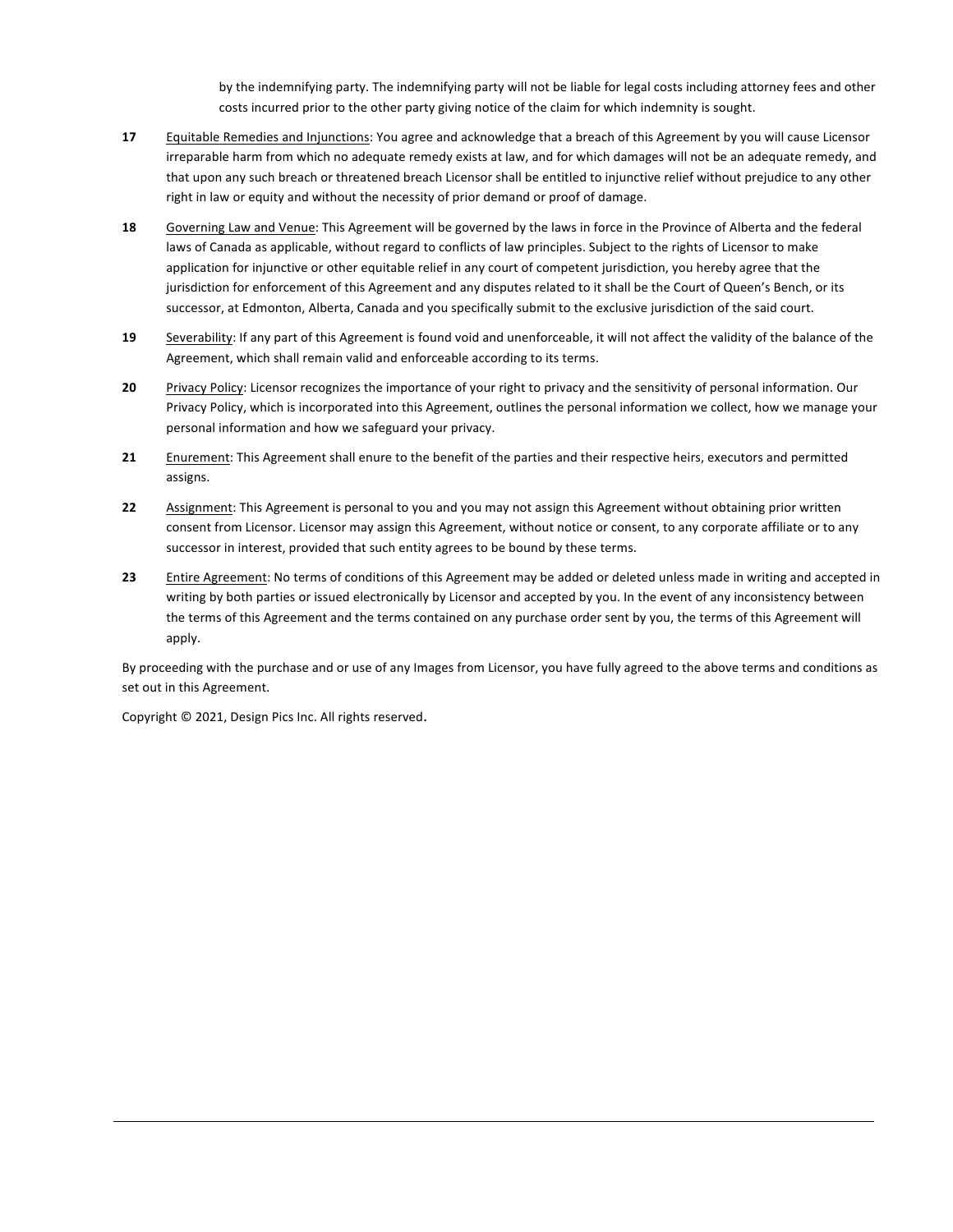## **SENSITIVE ISSUES & SENSITIVE ISSUES EXAMPLES**

With reference to Section 13.2.2 of the Agreement, the following is a list of issues for which prior written consent and/or an extended Sensitive Issue Release must be obtained from COMPANY before licensing an Image depicting a recognizable person. DISTRIBUTOR is encouraged to use discretion whenever licensing Images for purposes that could be deemed controversial by others and to check with COMPANY when in doubt.

This Schedule B does not represent an opinion or judgment by COMPANY on any issue and this Schedule B is not complete or comprehensive, but rather, is provided for the purposes of examples of what COMPANY would consider to be a "Sensitive Issue." COMPANY reserves the right to update this list at any time without prior notice to DISTRIBUTOR. It is the responsibility of DISTRIBUTOR to check regularly with COMPANY regarding any changes to this list. Subject matter which is similar in nature to the examples on the list below should also be considered a sensitive issue, which requires prior written consent and/or an additional sensitive issue extended model release.

Certain selected Images may be able to be cleared for sensitive issues subject to the payment of a fee and COMPANY may charge DISTRIBUTOR or END USER at agreed rates for these additional services. The following is a non-exhaustive list of examples of sensitive issues:

- 1. Abortion / Pro-Life
- 2. Adoption or foster care
- 3. Sexually transmitted diseases (STDs) and genital conditions, including HIV and related diseases
- 4. Addictions (including but not limited to illicit drug use (or drug use that may be legal in certain jurisdictions), alcoholism, pornography and gambling)
- 5. Mental health disorders of all types (including but not limited to eating disorders, anxiety, depression, bipolar, OCD, panic disorders and/or PTSD etc. (unless messaging in the usage is preventative)
- 6. Congenital abnormalities (unless depicted in the image)
- 7. Developmental or neurodevelopmental disorders, or other hidden disabilities
- 8. Criminal acts of any kind (including impaired driving)
- 9. Erectile dysfunction products or infertility,
- 10. Euthanasia or assisted suicide
- 11. Suicide or suicidal related activity
- 12. Hepatitis (unless messaging is preventative or related to vaccines)
- 13. Dating or interactive relationship sites
- 14. Homelessness / Houselessness
- 15. Incontinence, overactive bladder, chronic constipation, conditions like IBS or chronic diarrhea or any disease or condition that, when used in messaging, may be embarrassing or disparaging to the model(s)
- 16. Abuse of any kind, whether physical, mental or emotional, including spousal and/or child abuse.
- 17. Pornography, obscene or sexual exploitation subject matter of any form.
- 18. Hate speech of any kind, including racist or discriminatory content, whether with respect to age, gender, racial or ethnic origin, sexual orientation, marital status, physical or mental handicap, or similar matters or content constituting hate literature.
- 19. Endorsements of political or religious views, political parties or organizations
- 20. Fringe or extremist groups, including but not limited to cults, terrorist organizations and extreme ideologies.
- 21. Sexual harassment or sexual abuse of any form
- 22. Sexual or gender orientation
- 23. Teenage pregnancy
- 24. Verbal or physical abuse, including bullying or social media abuse
- 25. Smoking/vaping/ingesting tobacco or marijuana, including cigarettes, e-cigarettes, vaporizers and edible products